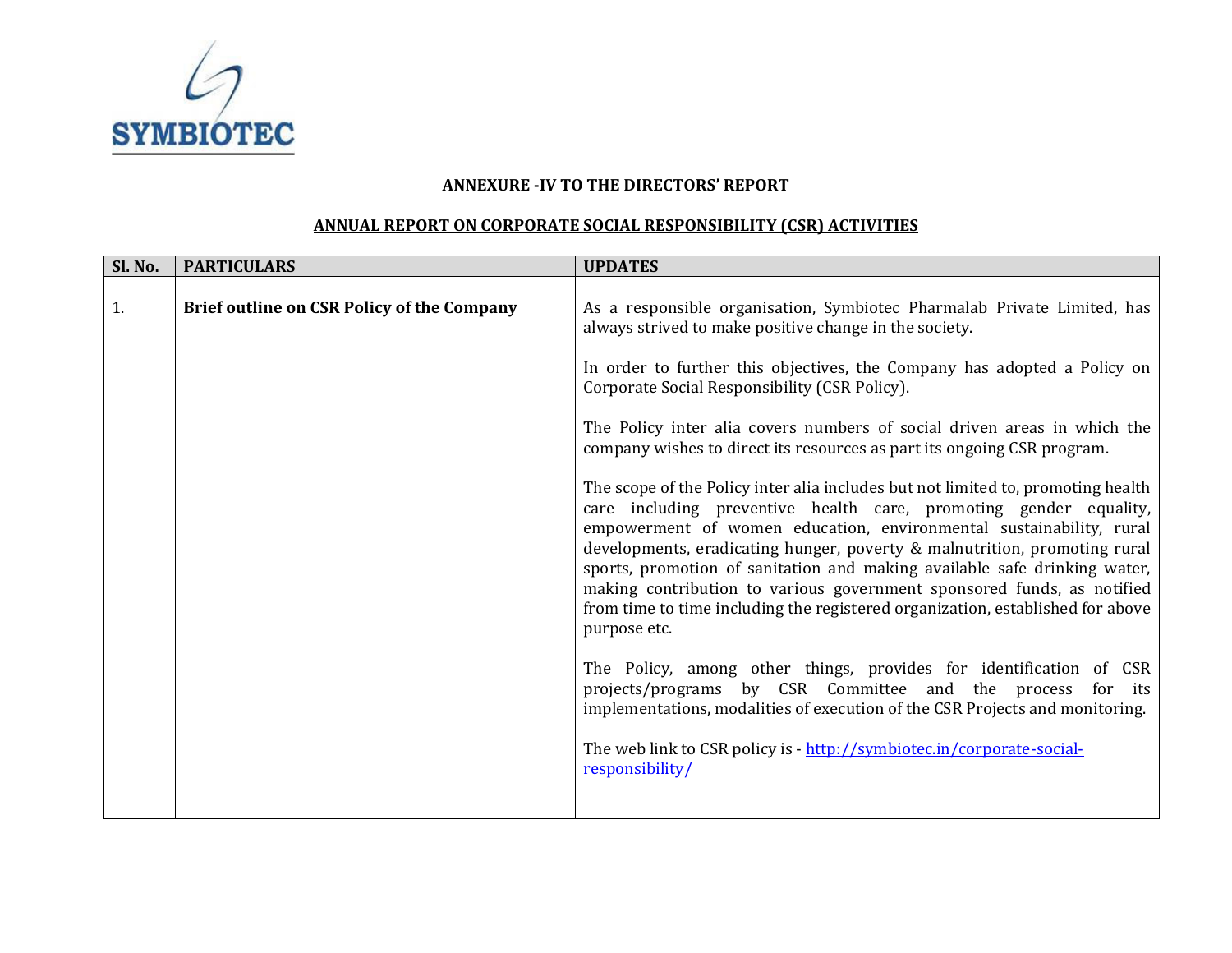| 2. |                                                                                                                                                                                                                            | The composition of the CSR Committee                                                                                                                                               |                                                |                                                                       |          |                                                        |                                      |                                  |  |  |  |  |
|----|----------------------------------------------------------------------------------------------------------------------------------------------------------------------------------------------------------------------------|------------------------------------------------------------------------------------------------------------------------------------------------------------------------------------|------------------------------------------------|-----------------------------------------------------------------------|----------|--------------------------------------------------------|--------------------------------------|----------------------------------|--|--|--|--|
|    | Sl.<br>No.                                                                                                                                                                                                                 | <b>Name of Director</b>                                                                                                                                                            | <b>Designation / Nature of</b><br>Directorship |                                                                       |          | Number of meetings of CSR<br>Committee held during the | <b>Committee attended during the</b> | <b>Number of meetings of CSR</b> |  |  |  |  |
|    |                                                                                                                                                                                                                            |                                                                                                                                                                                    |                                                |                                                                       |          | year                                                   |                                      | year                             |  |  |  |  |
|    | 1.                                                                                                                                                                                                                         | Mr. Anil Satwani                                                                                                                                                                   | Chairman/Managing Director                     |                                                                       |          | $\overline{2}$                                         |                                      | $\mathbf{1}$                     |  |  |  |  |
|    | 2.                                                                                                                                                                                                                         | Mr. Sumit Gupta                                                                                                                                                                    | Member/ Nominee Director                       |                                                                       |          | $\overline{2}$                                         |                                      | $\overline{2}$                   |  |  |  |  |
|    | 3.                                                                                                                                                                                                                         | Mr. Rohit Mantri                                                                                                                                                                   | Member/ Nominee Director                       |                                                                       |          | $\overline{2}$                                         |                                      | $\overline{2}$                   |  |  |  |  |
|    |                                                                                                                                                                                                                            |                                                                                                                                                                                    |                                                |                                                                       |          |                                                        |                                      |                                  |  |  |  |  |
| 3. | company                                                                                                                                                                                                                    | Web-link where Composition of CSR committee,<br>CSR Policy and CSR projects approved by the<br>board are disclosed on the website of the                                           |                                                |                                                                       |          | http://symbiotec.in/corporate-social-responsibility/   |                                      |                                  |  |  |  |  |
| 4. | of                                                                                                                                                                                                                         | Details of Impact assessment of CSR projects<br>carried out in pursuance of sub-rule (3) of rule 8<br><b>Companies</b><br>the<br>responsibility Policy) Rules, 2014, if applicable | (Corporate<br><b>Social</b>                    | Not Applicable                                                        |          |                                                        |                                      |                                  |  |  |  |  |
| 5. | Details of the amount available for set off in pursuance of sub-rule (3) of rule 7 of the Companies (Corporate Social<br>responsibility Policy) Rules, 2014 and amount required for set off for the financial year, if any |                                                                                                                                                                                    |                                                |                                                                       |          |                                                        |                                      |                                  |  |  |  |  |
|    | Sl. No.                                                                                                                                                                                                                    | <b>Financial Year</b>                                                                                                                                                              | Amount available for set-off from              |                                                                       |          | Amount required to be setoff for the                   |                                      |                                  |  |  |  |  |
|    |                                                                                                                                                                                                                            |                                                                                                                                                                                    |                                                | financial year, if any (in Rs.)<br>preceding financial years (in Rs.) |          |                                                        |                                      |                                  |  |  |  |  |
|    | 1.                                                                                                                                                                                                                         | 2019-20                                                                                                                                                                            | <b>NIL</b>                                     |                                                                       |          |                                                        |                                      |                                  |  |  |  |  |
|    | $\overline{2}$ .                                                                                                                                                                                                           | 2020-21                                                                                                                                                                            |                                                |                                                                       | 2,97,321 |                                                        |                                      |                                  |  |  |  |  |
| 6. |                                                                                                                                                                                                                            | Average net profit of the Company for last three<br>financial years as per section 135(5)                                                                                          |                                                | Rs. 70,63,60,777                                                      |          |                                                        |                                      |                                  |  |  |  |  |
| 7. |                                                                                                                                                                                                                            | (a) Two percent of average net profit of the<br>company as per section 135(5)                                                                                                      |                                                | Rs. 1,41,27,216                                                       |          |                                                        |                                      |                                  |  |  |  |  |
|    |                                                                                                                                                                                                                            | (b) Surplus arising out of the CSR projects or                                                                                                                                     |                                                | Nil                                                                   |          |                                                        |                                      |                                  |  |  |  |  |
|    |                                                                                                                                                                                                                            | programmes or activities of the previous                                                                                                                                           |                                                |                                                                       |          |                                                        |                                      |                                  |  |  |  |  |
|    |                                                                                                                                                                                                                            | financial years.                                                                                                                                                                   |                                                |                                                                       |          |                                                        |                                      |                                  |  |  |  |  |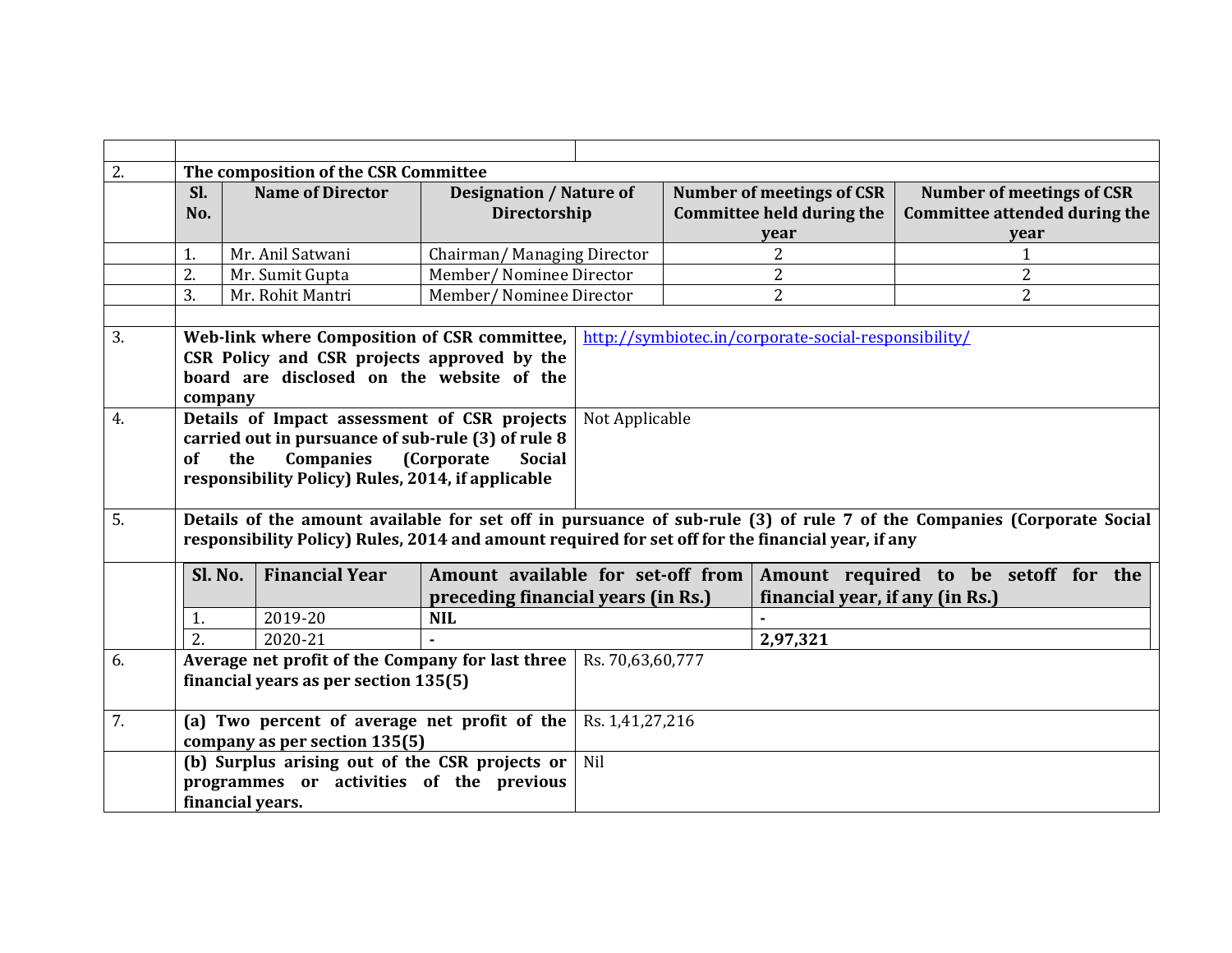|                |                                   |             |      | (d) Total CSR obligation for the financial year     |                    |                         | Rs. 1,41,27,216                                         |                         |                                             |                         |                         |  |  |  |
|----------------|-----------------------------------|-------------|------|-----------------------------------------------------|--------------------|-------------------------|---------------------------------------------------------|-------------------------|---------------------------------------------|-------------------------|-------------------------|--|--|--|
|                | $(7a+7b-7c)$                      |             |      |                                                     |                    |                         |                                                         |                         |                                             |                         |                         |  |  |  |
|                |                                   |             |      | (a) Details of CSR spent during the financial year: |                    |                         |                                                         |                         |                                             |                         |                         |  |  |  |
| <b>Total</b>   |                                   | Amount      |      |                                                     |                    |                         | <b>Amount Unspent (in Rs.)</b>                          |                         |                                             |                         |                         |  |  |  |
| <b>Spent</b>   | for                               | the         |      | <b>Total Amount transferred to Unspent</b>          |                    |                         | Amount transferred to any fund specified under Schedule |                         |                                             |                         |                         |  |  |  |
|                | <b>Financial Year. (In</b>        |             |      | <b>CSR Account as per section 135(6)</b>            |                    |                         |                                                         |                         | VII as per second proviso to section 135(5) |                         |                         |  |  |  |
| Rs.<br>Amount  |                                   |             |      |                                                     |                    | <b>Date of Transfer</b> |                                                         | <b>Name of the Fund</b> | Amount.                                     | <b>Date of Transfer</b> |                         |  |  |  |
|                | Rs. 1,44,24,537<br>$\blacksquare$ |             |      |                                                     |                    |                         |                                                         |                         | $\blacksquare$                              |                         |                         |  |  |  |
| N <sub>0</sub> | of the<br>Project                 | the<br>list | of   | area<br>$(Yes/No)$ .                                | of the<br>project. | duration.               | allocated<br>for the                                    | spent in<br>the         | transferred<br>to                           | Implementa<br>tion -    | Implementation          |  |  |  |
| Sr.            | <b>Name</b>                       | Item        | from | Local                                               | Location           | Project                 | Amount                                                  | Amount                  | Amount                                      | <b>Mode of</b>          | Mode                    |  |  |  |
|                |                                   |             |      |                                                     |                    |                         |                                                         |                         |                                             |                         |                         |  |  |  |
|                |                                   | activities  |      |                                                     |                    |                         | project                                                 | current                 | Unspent                                     | <b>Direct</b>           | <b>Through</b>          |  |  |  |
|                |                                   | in Schedule |      |                                                     |                    |                         | (in Rs.).                                               | financial               | <b>CSR</b>                                  | $(Yes/No)$ .            | Implementing            |  |  |  |
|                |                                   | <b>VII</b>  |      |                                                     |                    |                         |                                                         | Year (in                | <b>Account for</b>                          |                         | Agency                  |  |  |  |
|                |                                   | to the Act. |      |                                                     |                    |                         |                                                         | <b>Rs.</b> ).           | the                                         |                         |                         |  |  |  |
|                |                                   |             |      |                                                     |                    |                         |                                                         |                         | project as<br>per                           |                         |                         |  |  |  |
|                |                                   |             |      |                                                     |                    |                         |                                                         |                         | <b>Section</b>                              |                         |                         |  |  |  |
|                |                                   |             |      |                                                     |                    |                         |                                                         |                         | $135(6)$ (in                                |                         |                         |  |  |  |
|                |                                   |             |      |                                                     |                    |                         |                                                         |                         | <b>Rs.</b> ).                               |                         |                         |  |  |  |
|                |                                   |             |      | <b>State</b>                                        | <b>District</b>    |                         |                                                         |                         |                                             | <b>Name</b>             | <b>CSR</b>              |  |  |  |
|                |                                   |             |      |                                                     |                    |                         |                                                         |                         |                                             |                         | <b>Registration No.</b> |  |  |  |
| 1.             |                                   |             |      |                                                     |                    |                         | <b>NIL</b>                                              |                         |                                             |                         |                         |  |  |  |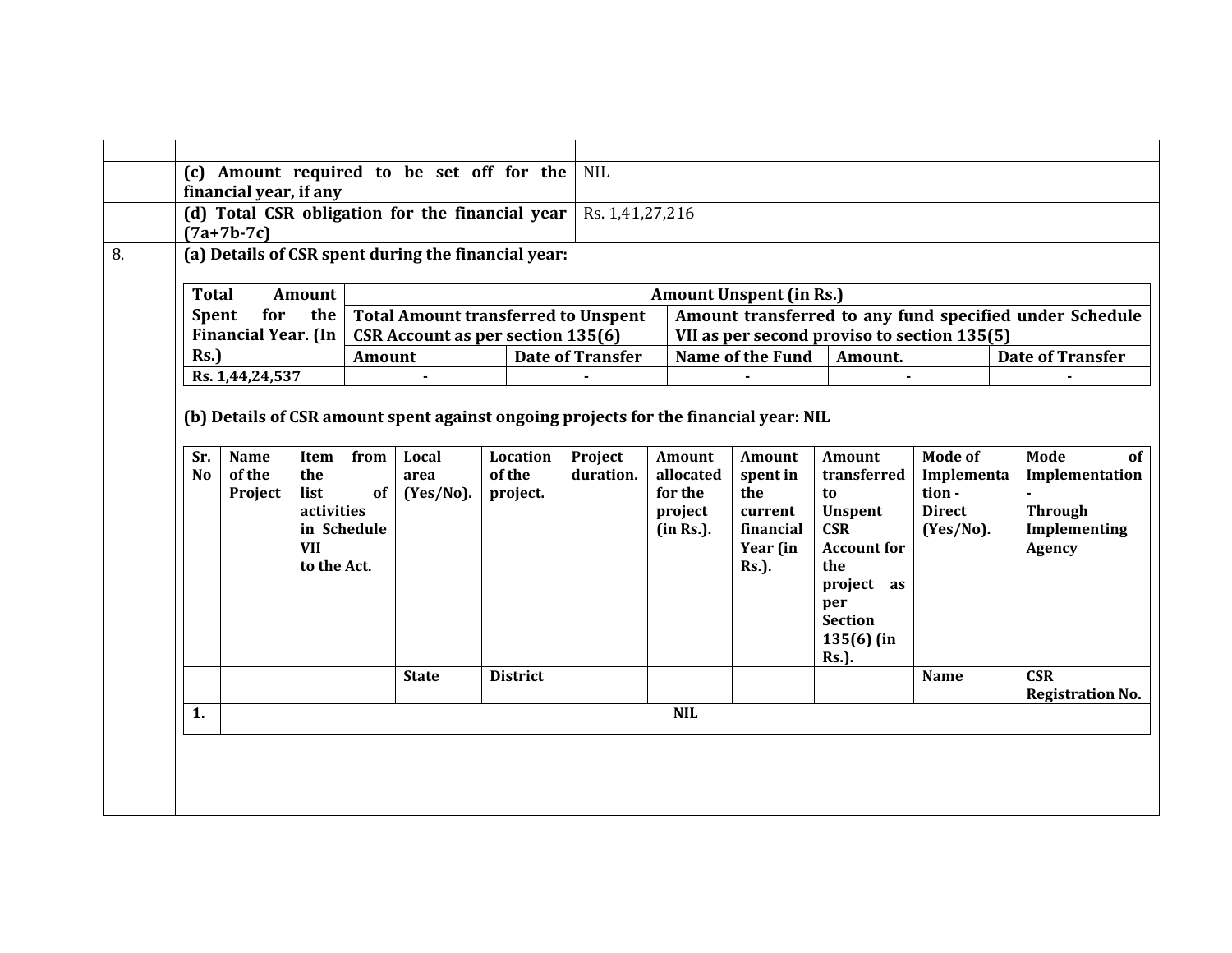| SI.<br>NO. | of<br><b>Name</b><br>the<br>Project                                                                                  | <b>Item from</b><br>the list of<br>activities in<br>schedule VII<br>to the Act. | Local<br>area<br>(Yes/<br>No) | project.     | Location of the | Amount<br>spent<br>the<br>for<br>project<br>(in Rs.). | Mode of<br>implement<br>ation -<br><b>Direct</b><br>$(Yes/No)$ . | Mode of implementation -<br><b>Through implementing</b><br>agency. |                                      |  |
|------------|----------------------------------------------------------------------------------------------------------------------|---------------------------------------------------------------------------------|-------------------------------|--------------|-----------------|-------------------------------------------------------|------------------------------------------------------------------|--------------------------------------------------------------------|--------------------------------------|--|
|            |                                                                                                                      |                                                                                 |                               | <b>State</b> | <b>District</b> |                                                       |                                                                  | <b>Name</b>                                                        | <b>CSR</b><br>Registration<br>number |  |
| 1.         | Contribution to<br><b>CM State Disaster</b><br>Management<br>Authority to<br>combat COVID 19                         | xii - Disaster<br>Management                                                    | Yes                           | M.P.         | Indore          | 51,00,000                                             | N <sub>o</sub>                                                   | <b>NA</b>                                                          | <b>NA</b>                            |  |
| 2.         | Contribution to<br>Duke Badminton<br>Academy                                                                         | vii-Promote<br><b>Rural Sports</b>                                              | Yes                           | M.P.         | Indore          | 1,00,000                                              | N <sub>o</sub>                                                   | Duke<br>Badminton<br>Academy                                       | <b>NA</b>                            |  |
| 3.         | Promotion of<br>education                                                                                            | $ii -$<br>Promoting<br>Education                                                | Yes                           | M.P.         | Indore          | 5,87,737                                              | Yes                                                              | NA                                                                 | <b>NA</b>                            |  |
| 4.         | Contribution<br>towards<br>Corpus of the<br>Dada Shyam<br>Foundation                                                 | $ii -$<br>Promoting<br>Education                                                | N <sub>o</sub>                | M.H.         | Pune            | 3,00,000                                              | N <sub>o</sub>                                                   | Dada Shyam<br>Foundation                                           | CSR00004434                          |  |
| 5.         | Contribution<br>towards corpus of<br>Shri Guruji Seva<br>Nyas for setting<br>up of Dialysis Unit<br>- Madhav Shristi | i - promoting<br>health care<br>including<br>preventive<br>health care          | Yes                           | M.P.         | Indore          | 46,64,000                                             | No                                                               | Shri<br>Guruji<br>Seva Nyas                                        | CSR00004483                          |  |
| 6.         | Contribution to                                                                                                      | $i & iv -$                                                                      | Yes                           | M.P.         | Indore          | 5,00,000                                              | No                                                               | Social Health                                                      | <b>NA</b>                            |  |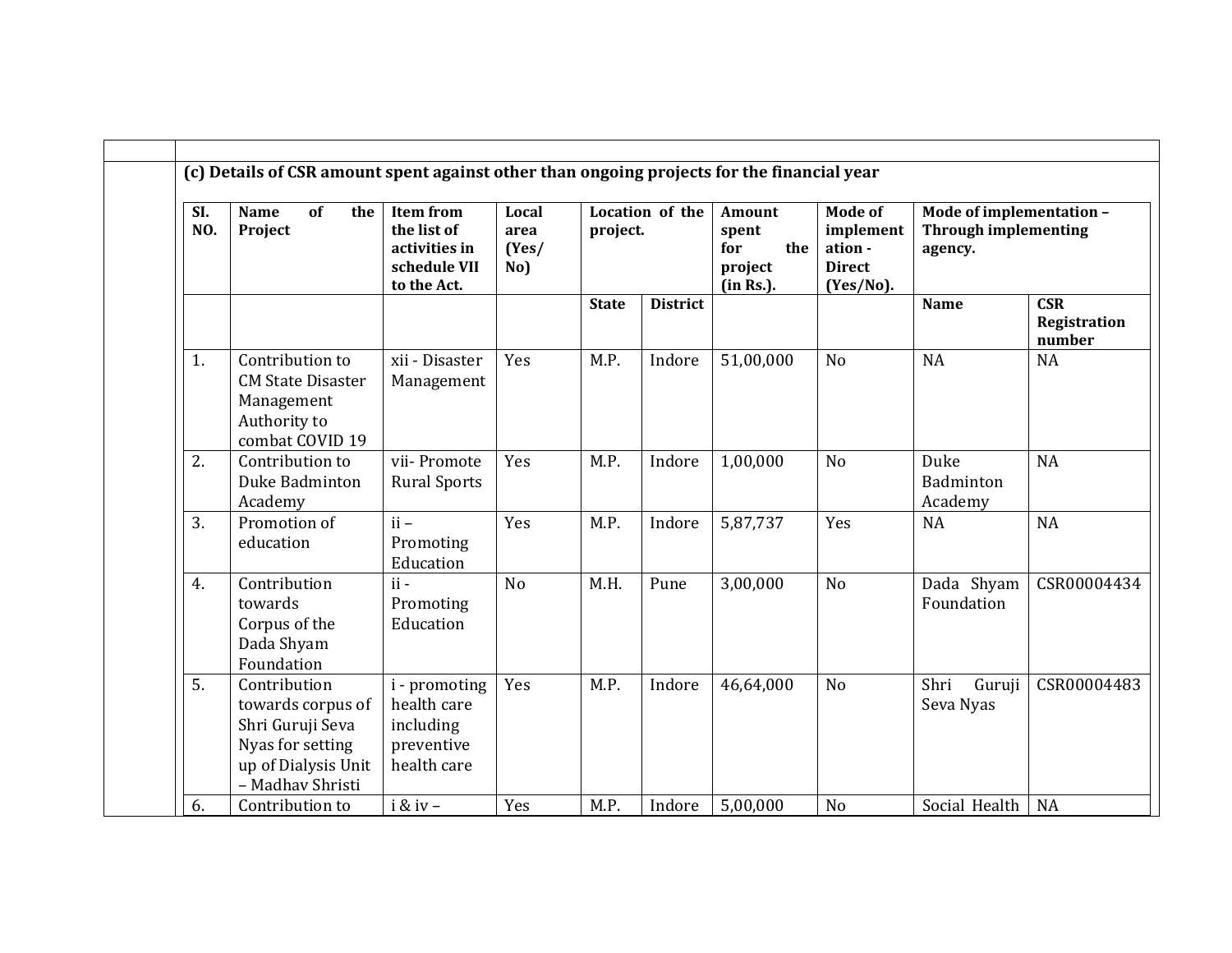| 7.<br>PPE Kits.<br>Oximeter to the<br>19.<br>(f) Total amount spent for the Financial Year (8b+8c+8d+8e) | Distribution of<br>machines, tools &<br>technology and<br>other instruments<br>including Dialysis<br>Machines, Bio-<br>safety Cabinets,<br><b>BiPaP Units,</b> | i & xii -<br>promoting<br>health care<br>including<br>preventive<br>health care<br>and Disaster<br>Management | Yes | M.P.                            | Indore | 31,72,800  | Yes             | (SHEDO)<br>NA | <b>NA</b> |  |  |
|----------------------------------------------------------------------------------------------------------|----------------------------------------------------------------------------------------------------------------------------------------------------------------|---------------------------------------------------------------------------------------------------------------|-----|---------------------------------|--------|------------|-----------------|---------------|-----------|--|--|
|                                                                                                          | needful hospital<br>to combat COVID-                                                                                                                           |                                                                                                               |     |                                 |        |            |                 |               |           |  |  |
|                                                                                                          |                                                                                                                                                                | (d) Amount spent in Administrative Overheads                                                                  |     |                                 |        | <b>NIL</b> |                 |               |           |  |  |
|                                                                                                          |                                                                                                                                                                | (e) Amount spent on Impact Assessment, if applicable                                                          |     | <b>NIL</b>                      |        |            |                 |               |           |  |  |
|                                                                                                          |                                                                                                                                                                |                                                                                                               |     | Rs. 1,44,24,537<br>Rs. 2,97,321 |        |            |                 |               |           |  |  |
|                                                                                                          | (g) Excess amount for set off, if any                                                                                                                          |                                                                                                               |     |                                 |        |            |                 |               |           |  |  |
| Sr. No.                                                                                                  | <b>Particulars</b>                                                                                                                                             |                                                                                                               |     | <b>Amount</b>                   |        |            |                 |               |           |  |  |
| (i)                                                                                                      | Two percent of average net profit of the company as per section<br>135(5)                                                                                      | Rs. 1,41,27,216                                                                                               |     |                                 |        |            |                 |               |           |  |  |
| (ii)                                                                                                     |                                                                                                                                                                | Total amount spent for the Financial Year                                                                     |     |                                 |        |            | Rs. 1,44,24,537 |               |           |  |  |
| (iii)                                                                                                    |                                                                                                                                                                | Excess amount spent for the financial year [(ii)-(i)]                                                         |     |                                 |        |            |                 | Rs. 2,97,321  |           |  |  |
| (iv)                                                                                                     |                                                                                                                                                                | Surplus arising out of the CSR projects or programmes or activities of the previous financial                 |     |                                 |        |            |                 | Nil           |           |  |  |
| (v)                                                                                                      | years, if any                                                                                                                                                  | Amount available for set off in succeeding financial years [(iii)-(iv)]                                       |     |                                 |        |            |                 | Rs. 2,97,321  |           |  |  |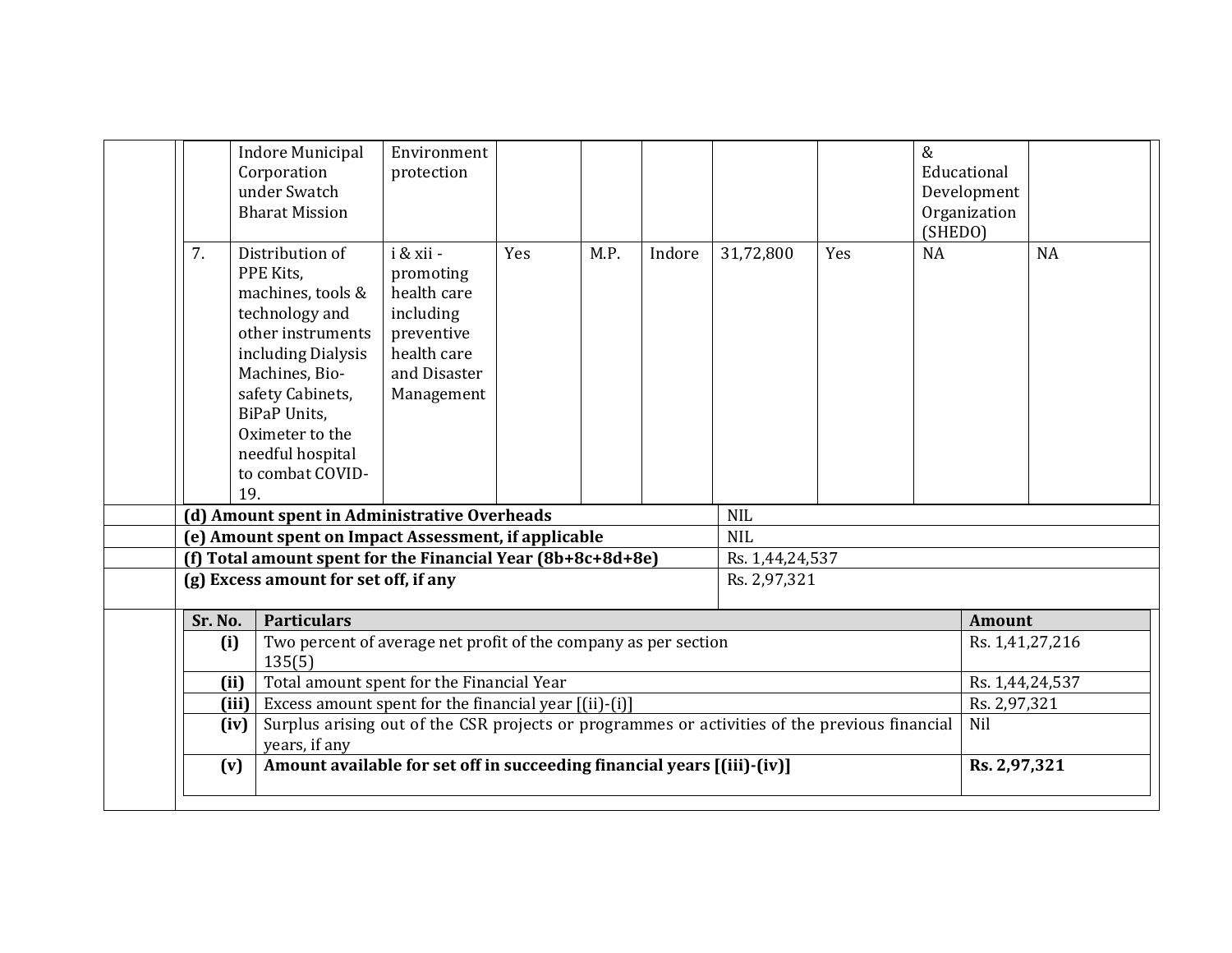| 9. |                                                                                                                                                                                                                                                                                                                                                                                                                                                                                                                                                                                                      |                                                                                                                                  | (a) Details of Unspent CSR amount for the preceding three financial years:                                                 |                                                                                 |  |                                                                          |                                                                                           |                                                                                                  |  |                                                                                               |                                                                                            |                                                                                            |                                                             |  |
|----|------------------------------------------------------------------------------------------------------------------------------------------------------------------------------------------------------------------------------------------------------------------------------------------------------------------------------------------------------------------------------------------------------------------------------------------------------------------------------------------------------------------------------------------------------------------------------------------------------|----------------------------------------------------------------------------------------------------------------------------------|----------------------------------------------------------------------------------------------------------------------------|---------------------------------------------------------------------------------|--|--------------------------------------------------------------------------|-------------------------------------------------------------------------------------------|--------------------------------------------------------------------------------------------------|--|-----------------------------------------------------------------------------------------------|--------------------------------------------------------------------------------------------|--------------------------------------------------------------------------------------------|-------------------------------------------------------------|--|
|    | SI.<br><b>Preceding Financial</b><br><b>NO.</b><br>Year.                                                                                                                                                                                                                                                                                                                                                                                                                                                                                                                                             |                                                                                                                                  | <b>Amount</b><br>(in Rs.)                                                                                                  | transferred to<br><b>Unspent CSR</b><br><b>Account under</b><br>section 135 (6) |  | Amount<br>spent<br>in the<br>reporting<br>Financial<br>Year<br>(in Rs.). |                                                                                           | Amount transferred to any fund<br>specified under Schedule VII as<br>per section 135(6), if any. |  |                                                                                               | <b>Amount remaining</b><br>to be spent in<br>succeeding<br>financial years. (In<br>$Rs.$ ) |                                                                                            |                                                             |  |
|    |                                                                                                                                                                                                                                                                                                                                                                                                                                                                                                                                                                                                      |                                                                                                                                  |                                                                                                                            |                                                                                 |  |                                                                          |                                                                                           | Name of<br>the<br><b>Fund</b>                                                                    |  | Amount<br>(in<br>Rs.                                                                          | Date of<br>transfer.                                                                       |                                                                                            |                                                             |  |
| 1. | <b>NIL</b>                                                                                                                                                                                                                                                                                                                                                                                                                                                                                                                                                                                           |                                                                                                                                  |                                                                                                                            |                                                                                 |  |                                                                          |                                                                                           |                                                                                                  |  |                                                                                               |                                                                                            |                                                                                            |                                                             |  |
|    | (b) Details of CSR amount spent in the financial year for ongoing projects of the preceding financial year(s):                                                                                                                                                                                                                                                                                                                                                                                                                                                                                       |                                                                                                                                  |                                                                                                                            |                                                                                 |  |                                                                          |                                                                                           |                                                                                                  |  |                                                                                               |                                                                                            |                                                                                            |                                                             |  |
|    |                                                                                                                                                                                                                                                                                                                                                                                                                                                                                                                                                                                                      | SI.<br>Name of<br><b>Financial</b><br>Project<br>NO.<br>the Project<br>in<br>ID<br>Year<br>which the<br>project was<br>commenced |                                                                                                                            |                                                                                 |  |                                                                          | <b>Total</b><br>Project<br>duration<br>amount<br>allocated for<br>the project<br>(in Rs.) |                                                                                                  |  | Amount spent<br>on<br>the project in<br>the<br>reporting<br><b>Financial Year</b><br>(in Rs). |                                                                                            | Cumulative<br>amount<br>spent at the<br>end of<br>reporting<br>Financial<br>Year. (In Rs.) | <b>Status of the</b><br>project -<br>Completed<br>/Ongoing. |  |
|    | <b>NIL</b>                                                                                                                                                                                                                                                                                                                                                                                                                                                                                                                                                                                           |                                                                                                                                  |                                                                                                                            |                                                                                 |  |                                                                          |                                                                                           |                                                                                                  |  |                                                                                               |                                                                                            |                                                                                            |                                                             |  |
| 10 | In case of creation or acquisition of capital asset, furnish the details relating to<br>the asset so created or acquired through CSR spent in the financial year<br>Date of creation or acquisition of the capital asset(s).<br>(a)<br>Amount of CSR spent for creation or acquisition of capital asset.<br>(b)<br>Details of the entity or public authority or beneficiary under whose<br>(c)<br>name such capital asset is registered, their address etc.<br>Provide details of the capital asset(s) created or acquired (including<br>(d)<br>complete address and location of the capital asset). |                                                                                                                                  |                                                                                                                            |                                                                                 |  |                                                                          |                                                                                           |                                                                                                  |  |                                                                                               | <b>NIL</b>                                                                                 |                                                                                            |                                                             |  |
| 11 |                                                                                                                                                                                                                                                                                                                                                                                                                                                                                                                                                                                                      |                                                                                                                                  | Specify the reason(s), if the company has failed to spend two per cent of<br>the average net profit as per section 135(5). |                                                                                 |  |                                                                          |                                                                                           |                                                                                                  |  |                                                                                               | <b>Not Applicable</b>                                                                      |                                                                                            |                                                             |  |